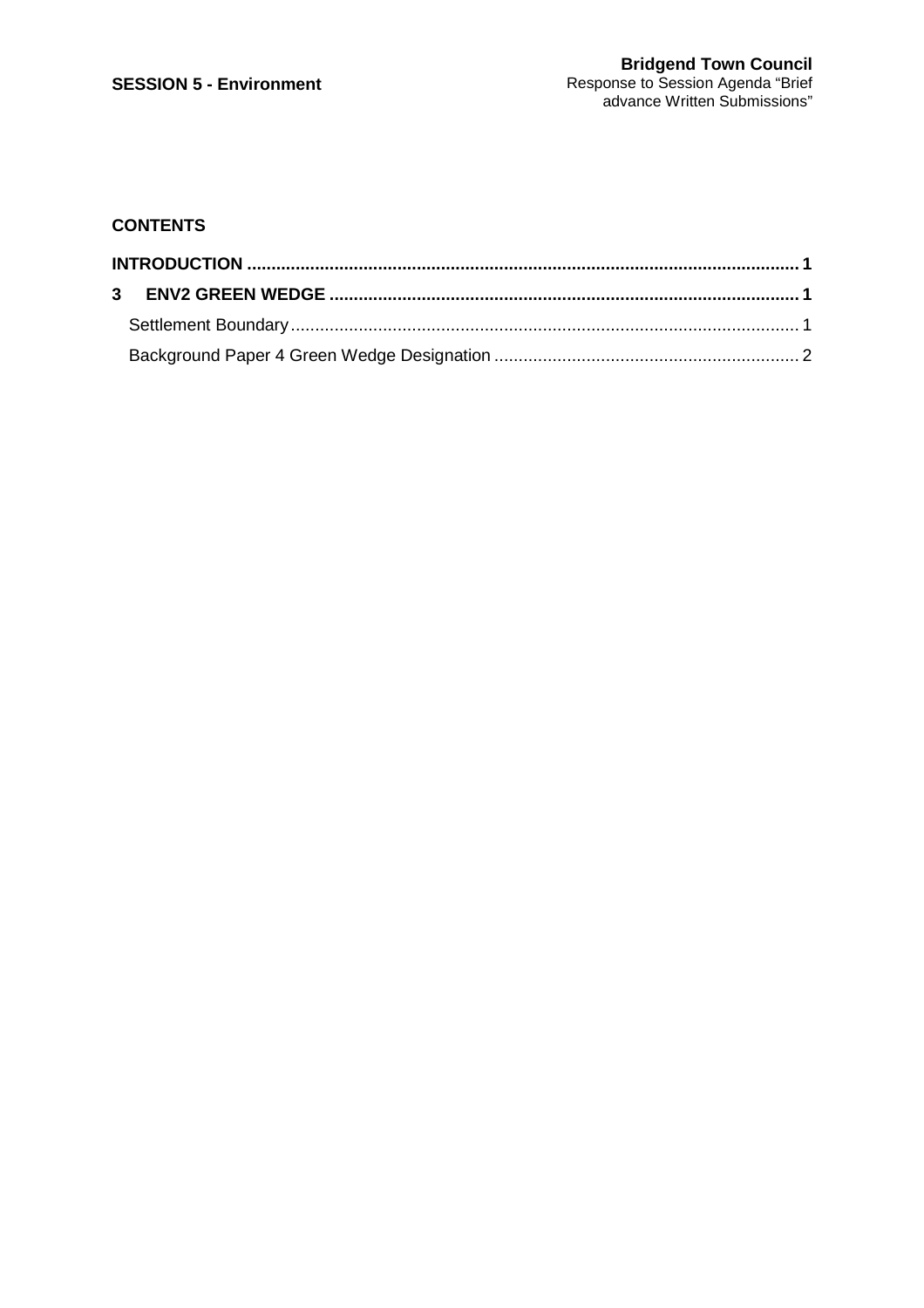## **INTRODUCTION**

The Local Development Plan process is new and Bridgend Town Council (BTC), although it has sought advice as to the hearing procedure and attended the pre hearing (notes of the pre hearing have been provided), it wishes to present the following observations to clarify its previous submissions which also reflect the concerns of local people. This submission relates to (1) the allocation of Green Wedge status. BTC acknowledges that this submission contains points stated in its response submission for Session 6 Island Farm Employment Site which has overlapping issues. The following observations follow the Inspector's 'Agenda with Matters and Issues' format using the Inspector's paragraph numbering and headings.

## **3 ENV2 GREEN WEDGE**

BTC maintains that the following points clarify the submissions regarding Green Wedge allocation AS068 with the following comments. The issue of the extent of the 'settlement boundary' is referred to by the Inspector in Session 6 Island Farm Employment Site at paragraphs 1.2 Allocation Status, Qn1f, 4.1, 4.2, Qn4c and Qn4d.

### **Settlement Boundary**

a) The additional concern that BTC has is that HD Ltd desire to see the extension of SP9 up to the New Inn Road. The settlement boundary is considered in the LDP Policy PLA1 - Settlement Hierarchy and Urban Management and BTC considers that following LDP paragraphs are central;

**3.1.18** All settlements in the settlement hierarchy have defined settlement boundaries. These have been reviewed and amended where appropriate to accurately define the urban area from the countryside. This provides certainty and direction in terms of where appropriate development will be permitted; encouraging the re-use of land and buildings and protecting the countryside from inappropriate development that may have an adverse effect on its rural character. It also assists in the prevention of the coalescence of settlements and avoidance of urban sprawl which enables communities to operate efficiently. [BTC underlining]

### **b) In addition;**

**4.1.7** The countryside, for the purposes of the LDP, is defined as land lying outside of the designated settlement boundaries (defined by Policy PLA1). A number of site specific proposals in the LDP are located outside of these boundaries. Although these allocations are located in the countryside, there would be a general presumption in favour of their development for the specific purposes of their designation, subject to satisfying other policies in the plan.

**4.1.13** The Council acknowledges that the rigorous application of settlement boundaries as limits to urban built development, as defined in Policy PLA1, will achieve most of the aims listed above. However, the Council considers that, due to the proximity of some neighbouring settlements and/or development pressure, some areas of countryside are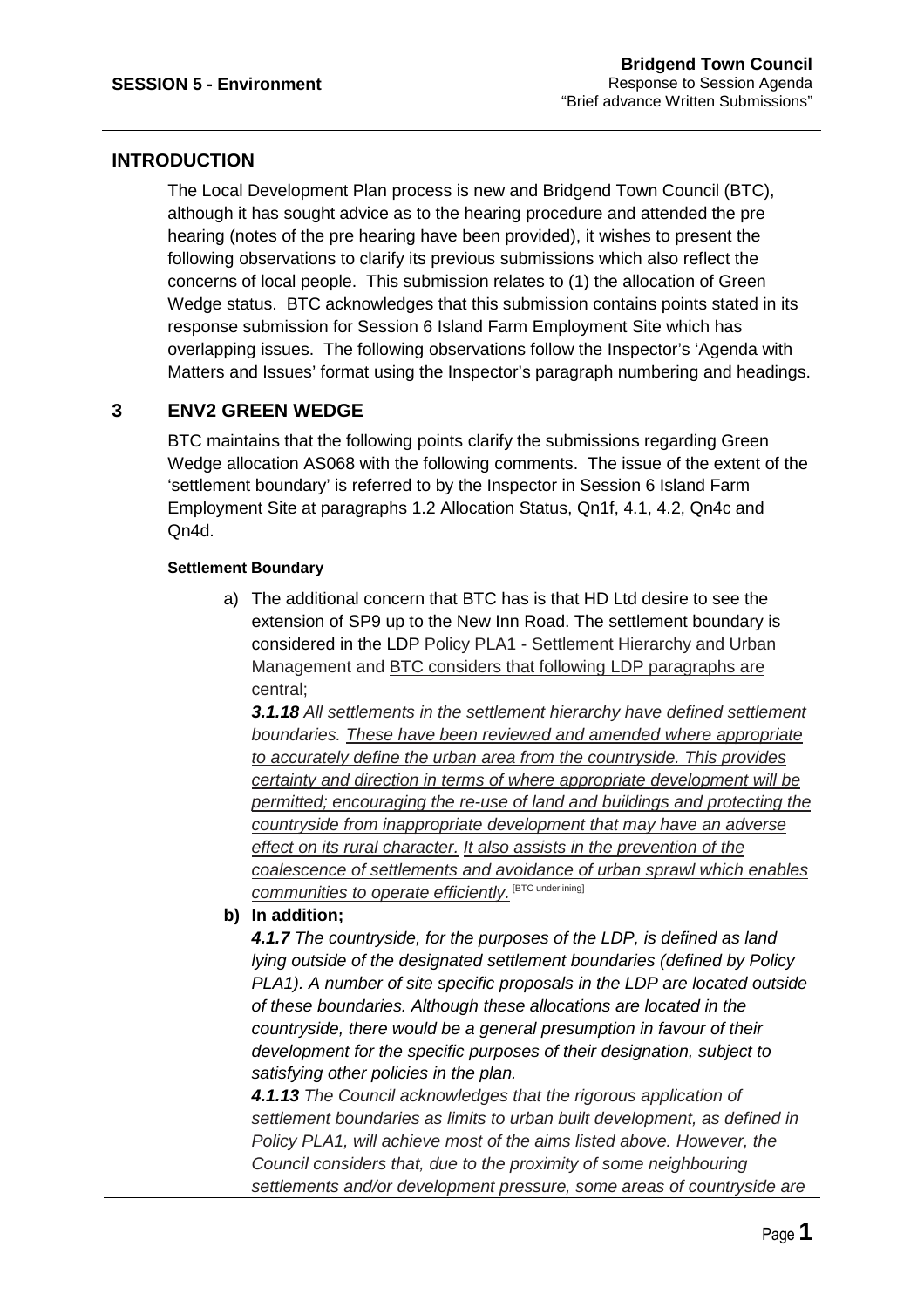more vulnerable than others in terms of coalescence with one another. Therefore, in the LDP the overriding purpose of the Green Wedge allocations is for their primary function, namely to prevent the coalescence of settlements.

**BTC is very concerned and opposed to the extension of the settlement boundary requested by HD Ltd (which includes other land in their ownership referred to in (Representor 1248 pages 1 – 5 extending to Llanerch Residential Home, Craig-y-Parcau and Ty Afon former boys home and outbuildings) in that valuable countryside used and appreciated by the citizens of Bridgend will be unnecessarily compromised.** 

#### **Background Paper 4 Green Wedge Designation**

Below are a number of points which BTC use to highlight support for a green wedge as outlined by IFCA in AS063 and for its own submission AS068.

a) Background Paper 4 in its introduction uses a number of key phrases;

1.1.2 The countryside plays an important role in the County Borough and therefore requires protection in the interest of safeguarding it for its agricultural function, preserving its rural & scenic landscape, providing opportunities for recreation and tourism, and promoting biodiversity. [BTC] 1.1.3 In addition, areas of open countryside provide a 'buffer' between settlements which allows them to function independently from one another, whilst preserving and enhancing their individual character and distinctiveness.

#### b) Planning Policy Wales

2.1.4 Planning Policy Wales (PPW) also reflects the need for sustainability and the importance of 'respecting local diversity and protecting the character and cultural identity of

communities'.

2.1.5 Paragraph 4.7.2 of PPW states that green wedges can:

- Provide opportunities for access to the open countryside;
- Provide opportunities for outdoor sport and outdoor recreation;
- Maintain landscape/wildlife interests
- Retain land for agriculture, forestry, and related purposes, and;
- Improve derelict land [BTC underlining]

2.1.6 However, their purpose is to:

- Prevent the coalescence of settlements
- Manage urban form through controlled expansion of urban areas;
- Assist in safeguarding the countryside from encroachment:
- Protect the setting of an urban area;
- Assist in urban regeneration by encouraging the recycling of derelict and other urban land. [BTC underlining]

BTC understands the desire to achieve a 'methodical' approach to the assessment and need for a green wedge policy, however, the approach although it must have regard to various criteria such as distances misses locations which are well known to local citizens and Town & Community Councils.